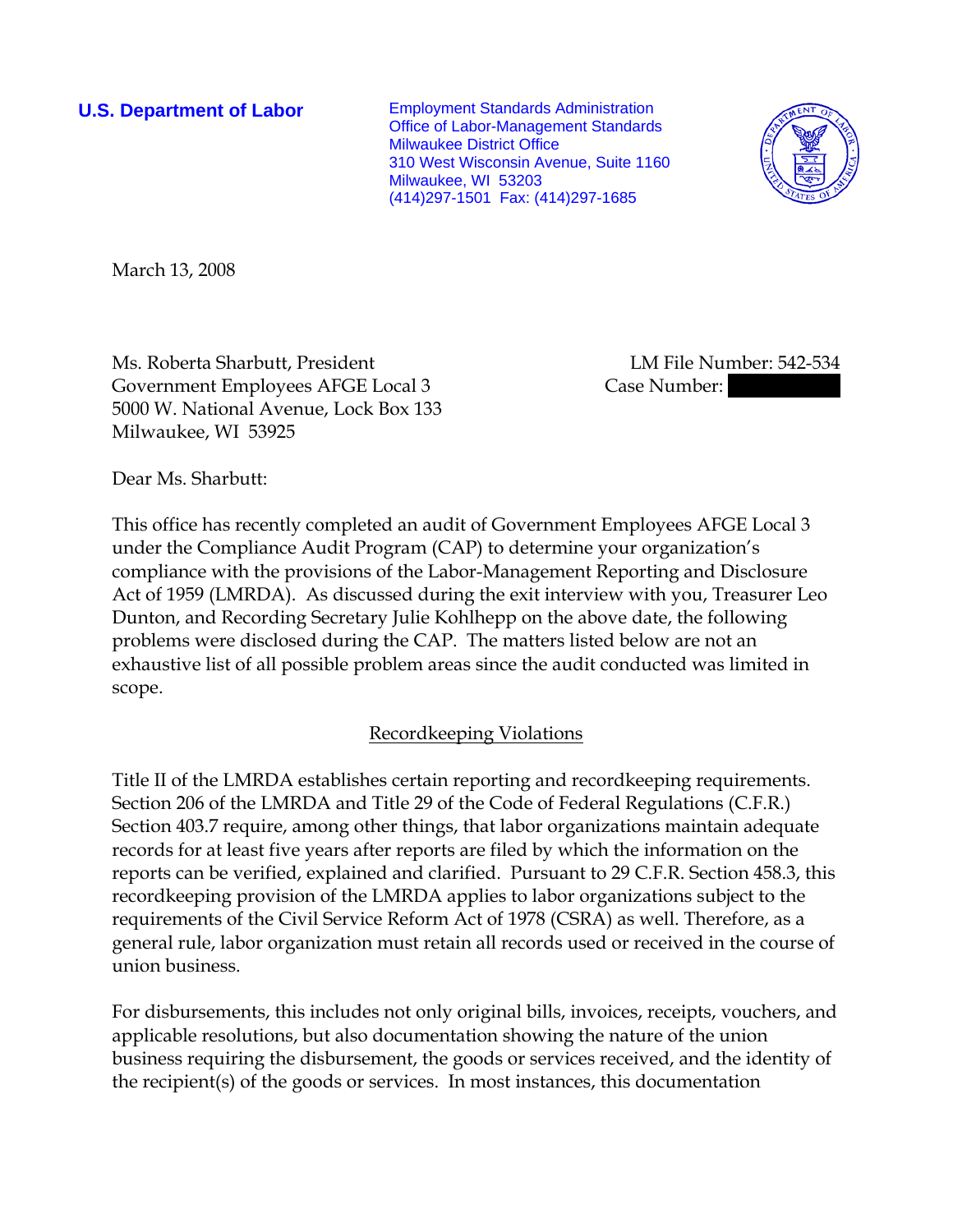Ms. Roberta Sharbutt March 13, 2008 Page 2 of 6

requirement can be satisfied with a sufficiently descriptive expense receipt or invoice. If an expense receipt is not sufficiently descriptive, a union officer or employee should write a note on it providing the additional information. For money it receives, the labor organization must keep at least one record showing the date, amount, purpose, and source of that money. The labor organization must also retain bank records for all accounts.

The audit of Local 3's 2007 records revealed the following recordkeeping violations:

1. General Reimbursed Expenses

Local 3 did not retain adequate documentation for reimbursed expenses incurred by you and other officers totaling at least \$10,012.15. For example, you charged \$4,041 to your personal credit card for seven hotel rooms associated with the AFGE District 7 Conference for various officers and members; however, no hotel folios were maintained. As another example, two checks totaling \$800 were written to you for "office supplies" and "miscellaneous." However, no supporting documentation could be found in the records.

As noted above, labor organizations must retain original receipts, bills, and vouchers for all disbursements. The president and treasurer (or corresponding principal officers) of your union, who are required to sign your union's LM report, are responsible for properly maintaining union records.

2. Receipt Dates and Sources not Recorded

Entries in Local 3's general ledger reflect biweekly aggregated receipt totals and do not identify the date money was received, the sources, or the individual amounts. Receipts records must show the date, amount, and source of all receipts. The date of receipt is required to verify, explain, or clarify amounts required to be reported in Statement B (Receipts and Disbursements) of the LM-3. The LM-3 instructions for Statement B state that the labor organization must record receipts when it actually receives money and disbursements when it actually pays out money. Failure to record the date money was received could result in reporting some receipts on the LM-3 for a different year than the year it actually received them.

Based on your assurance that Local 3 will retain adequate documentation in the future, OLMS will take no further enforcement action at this time regarding the above violations.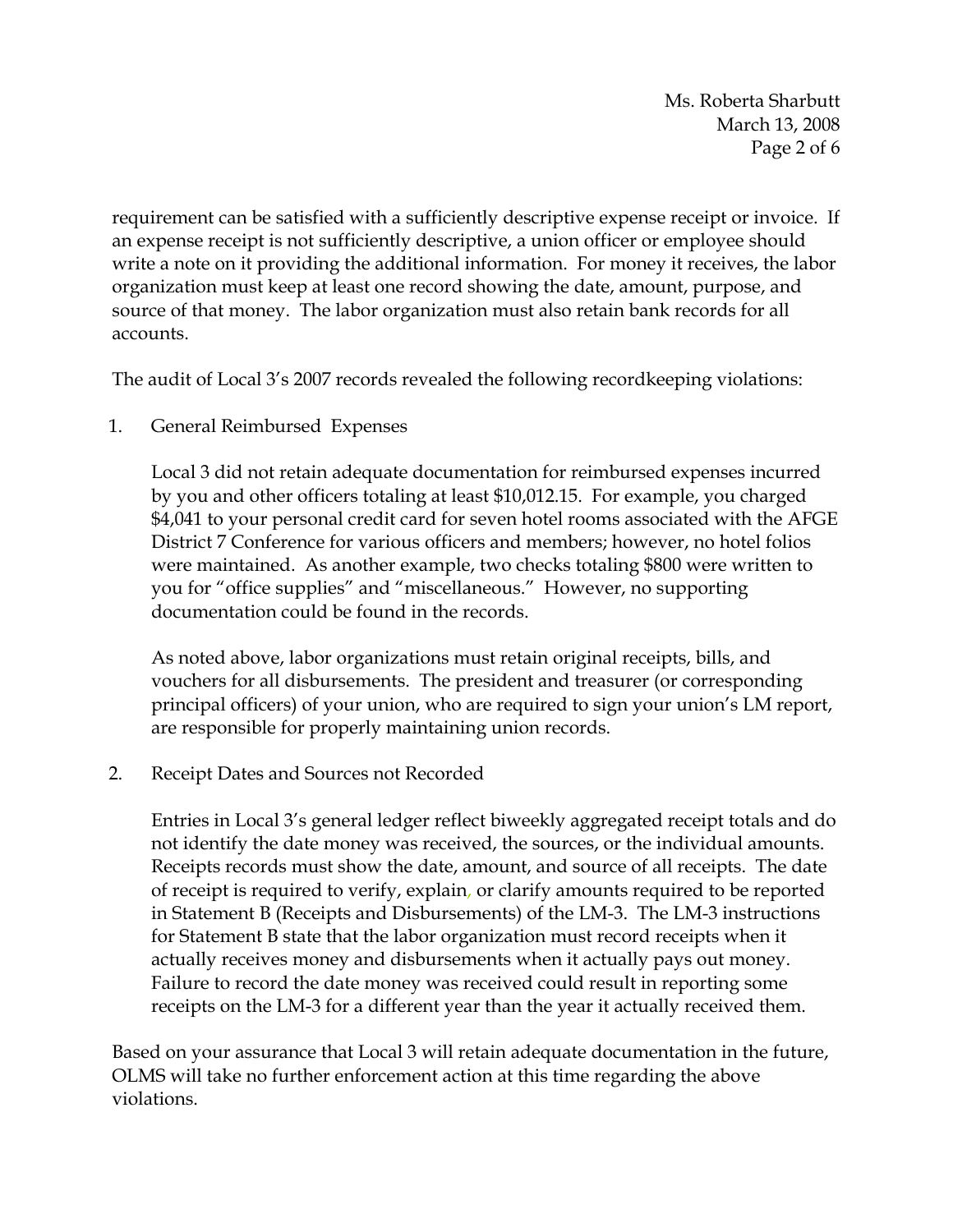Ms. Roberta Sharbutt March 13, 2008 Page 3 of 6

## Reporting Violations

Pursuant to 29 C.F.R., Section 458.3, the reporting requirement under 29 C.F.R. Section 403.2 (see Section 201(b) of the Labor-Management Reporting and Disclosure Act (LMRDA)) is made applicable to labor organizations subject to the requirements of the CSRA. This provision requires labor organizations to file annual financial reports that accurately disclose their financial condition and operations. The audit disclosed a violation of this requirement. The Labor Organization Annual Report (Form LM-3) filed by Local 3 for fiscal year ending September 30, 2007 was deficient in the following areas:

1. Disbursements to Officers and Employees

Local 3 did not include any reimbursements to officers (totaling at least \$26,720.78) in Item 24 (All Officers and Disbursements to Officers) or Item 46 (To Employees). For example, you received at least \$22,145.33 in reimbursed expenses. However, nothing was reported in Column E (Allowances and Other Disbursements). As another example, Chief Steward Alles received at least \$1,554.00 in reimbursed expenses but nothing was reported in Item 46 (To Employees). It appears that Local 3 erroneously reported these payments in Item 54 (Other Disbursements).

Local 3 must report most direct disbursements to officers and some indirect disbursements made on behalf of its officers in Column E of Item 24 (Allowances and Other Disbursements). A "direct disbursement" to an officer is a payment made to an officer in the form of cash, property, goods, services, or other things of value. See the instructions for Item 24 for a discussion of certain direct disbursements to officers that do not have to be reported in Item 24. An "indirect disbursement" to an officer is a payment to another party (including a credit card company) for cash, property, goods, services, or other things of value received by or on behalf of an officer. However, indirect disbursements for temporary lodging (such as a union check issued to a hotel) or for transportation by a public carrier (such as an airline) for an officer traveling on union business should be reported in Item 48 (Office and Administrative Expense).

2. Statement B (Receipts & Disbursements)

Local 3 misreported receipts by at least \$4,705 and disbursements by at least \$9,035. Local 3's general ledger showed that Local 3 incurred additional receipts and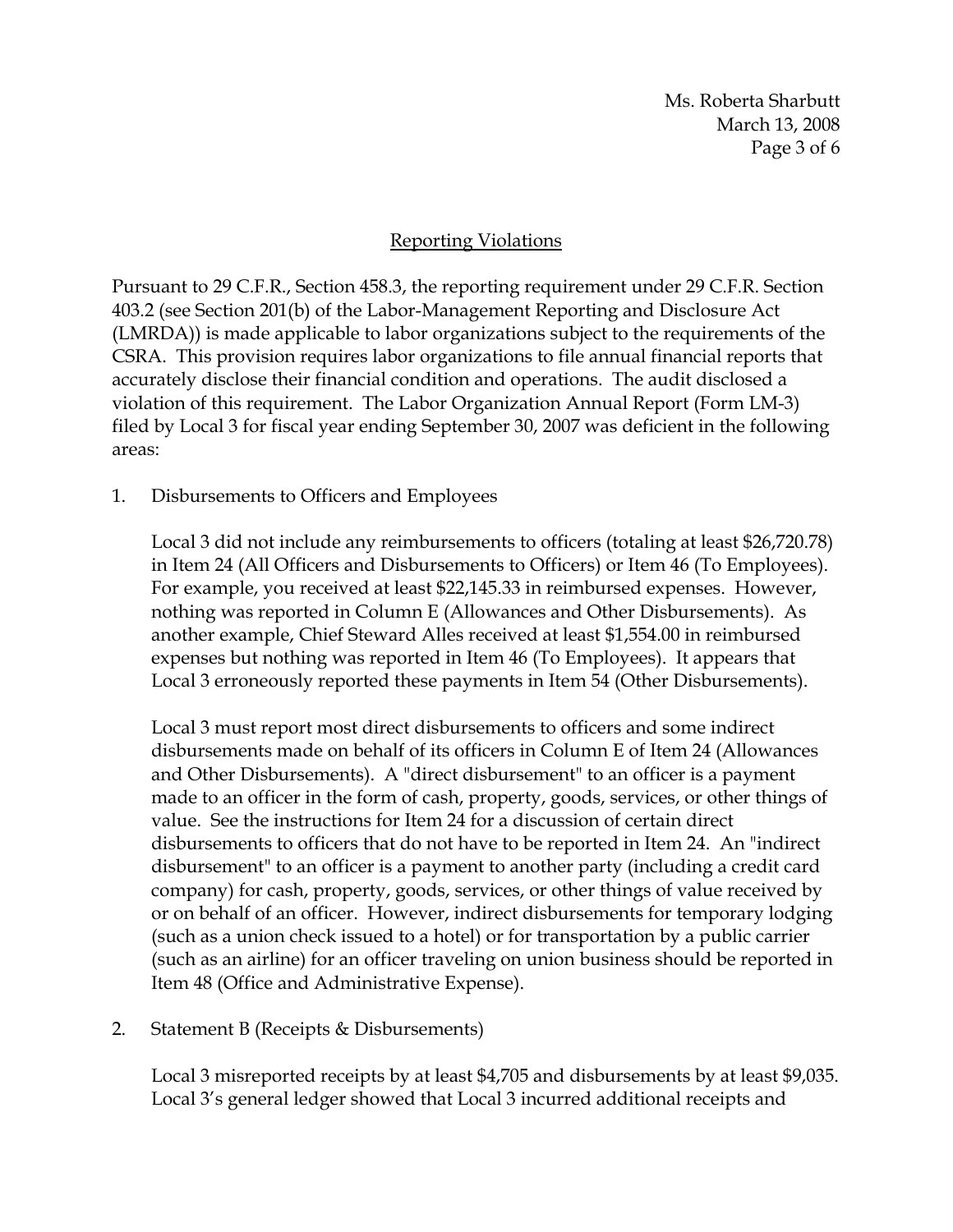Ms. Roberta Sharbutt March 13, 2008 Page 4 of 6

disbursements which were not reported on the LM-3. You and Mr. Dunton advised that Local 3 offers new employees at the VA Medical Hospital \$50 (cash) to join the union. Current members or officers who enroll new members receive \$20 for each new member recruited. Government Employees International Union reimburses Local 3 a portion of the \$50 member incentive. It appears the payments and reimbursements were not included in the amounts reported in Statement B.

The purpose of Statement B (Receipts & Disbursements) is to report the flow of cash in and out of your organization during the reporting period. Since Statement B reports all cash flowing in and out of your organization, "netting" is not permitted. "Netting" is offsetting of receipts against disbursements and reporting on the balance (net) as either a receipt or disbursement. The amount received from Government Employees International Union for new member incentives should have been reported in Item 43 (Other Receipts). The amount disbursed either to the officer or the member should have been included in the amounts reported in Item 45 (To Officers), Item 48 (Office & Administrative Expenses), and/or Item 54 (Other Disbursements) depending on the type of expenses.

Local 3 must file an amended Form LM-3 for fiscal year ending September 30, 2007, to correct the deficient items discussed above. I provided you with a blank form and instructions, and advised you that the reporting forms and instructions are available on the OLMS website (www.olms.dol.gov). The amended Form LM-3 should be submitted to this office at the above address as soon as possible, but not later than April 11, 2008. Before filing, review the report thoroughly to be sure it is complete, accurate, and signed properly with original signatures.

#### **Other Violations**

Pursuant to 29 C.F.R. Section 458.35, officers and employees of any labor organization subject to the CSRA are required to be bonded in accordance with Section 502(a) of the LMRDA. This provision requires that union officers and employees be bonded for no less than 10% of the total funds those individuals or their predecessors handled during the preceding fiscal year. Officers and employees of Local 3 are currently bonded for \$5,000 however; they must be bonded for at least \$18,000.

The audit revealed that Local 3's officers and employees were not bonded for the minimum amount required at the time of the audit. However, Local 3 obtained adequate bonding coverage and provided evidence of this during the audit. As a result, OLMS will take no further enforcement action regarding this issue.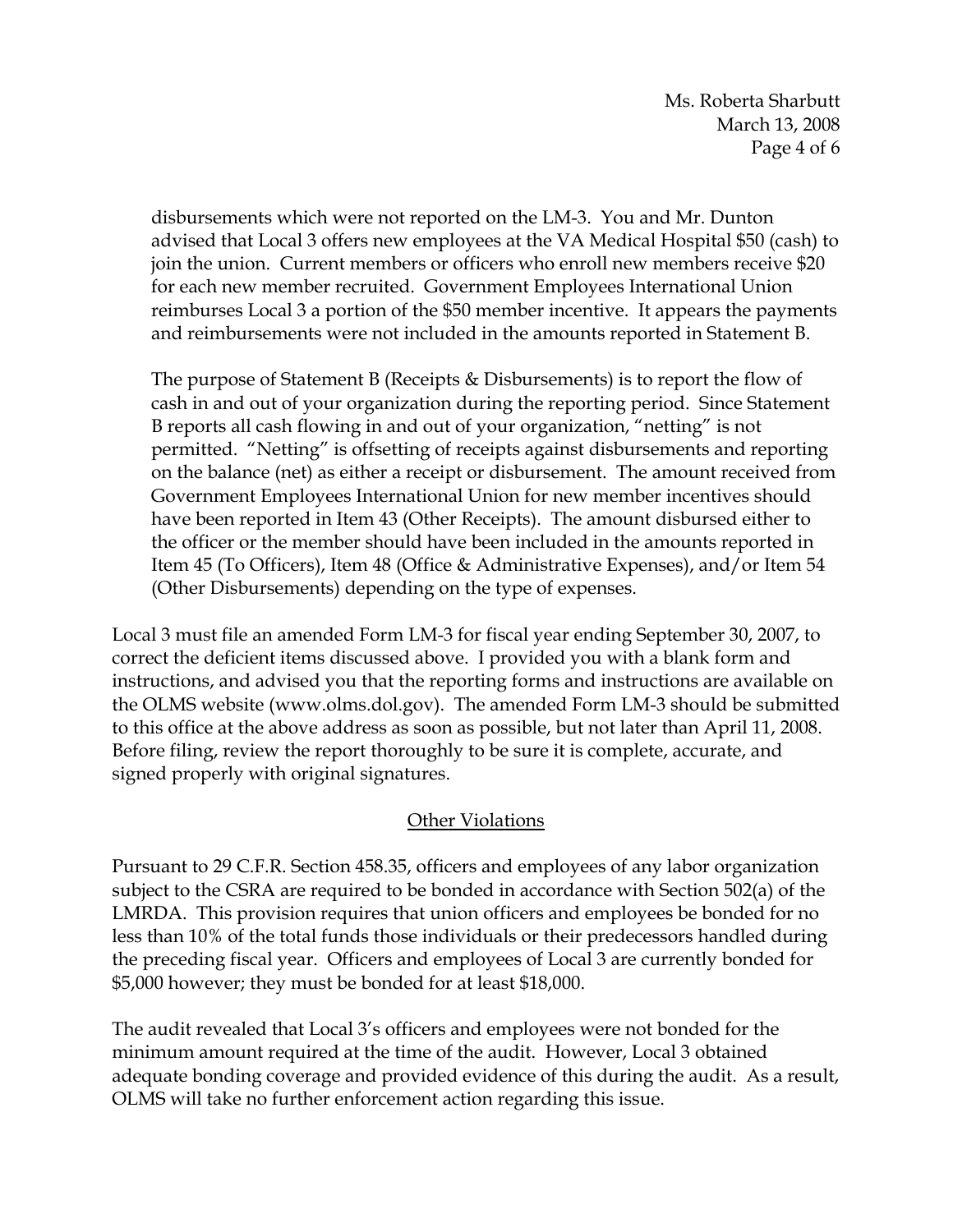Ms. Roberta Sharbutt March 13, 2008 Page 5 of 6

## Other Issues

## 1. Cash Disbursements for Membership Incentives

During the audit, you advised that when a potential member attends new employee orientation he or she is offered \$50 cash to join the union. Before the new orientation meeting, you or Chief Steward Richard Alles receive a union check, cash the check and give \$50 to each individual who join Local 3. Excess cash is redeposited into Local 3's checking account.

OLMS recommends that all disbursements be by check directly to the individual receiving the funds in order to ensure internal control over disbursements. As previously noted, since the payee of these checks is an officer (you) or an employee (Mr. Alles), the member incentives are considered direct disbursements for reporting purposes and must be included in the amount reported next to your name in Item 24, Column F (Allowances and Other Disbursements) or in the case of Mr. Alles, Item 46 (To Employees). Note that a check made payable to "cash" and cashed by an officer must also be reported as a payment to that officer. OLMS recommends that Local 3 review these procedures to improve internal control of union funds.

2. Duplicate Reimbursed Expenses

The audit revealed that in two instances you received duplicate payments for the same expense. On February 6, 2007, check number reimbursed you for expenses related to a delinquent Cingular account in the amount of \$436.54. You charged this expense to your personal credit card and submitted the original invoice with your expenses claim. On March 1, 2007, you submitted your personal credit card statement and were reimbursed for the same Cingular expense. This duplicate payment was subtracted from the following expense voucher on April 4, 2007.

As another example, the union purchased a digital camera in the amount of \$294.98 from the Veteran Affairs Hospital Canteen. This was charged to your personal credit card. The original invoice was submitted and paid by check number Subsequently, on May 7, 2007 (check number 1956), you submitted your personal credit card statement and were reimbursed for the camera a second time. This duplicate payment was subtracted from the following expense voucher on May 16, 2007.